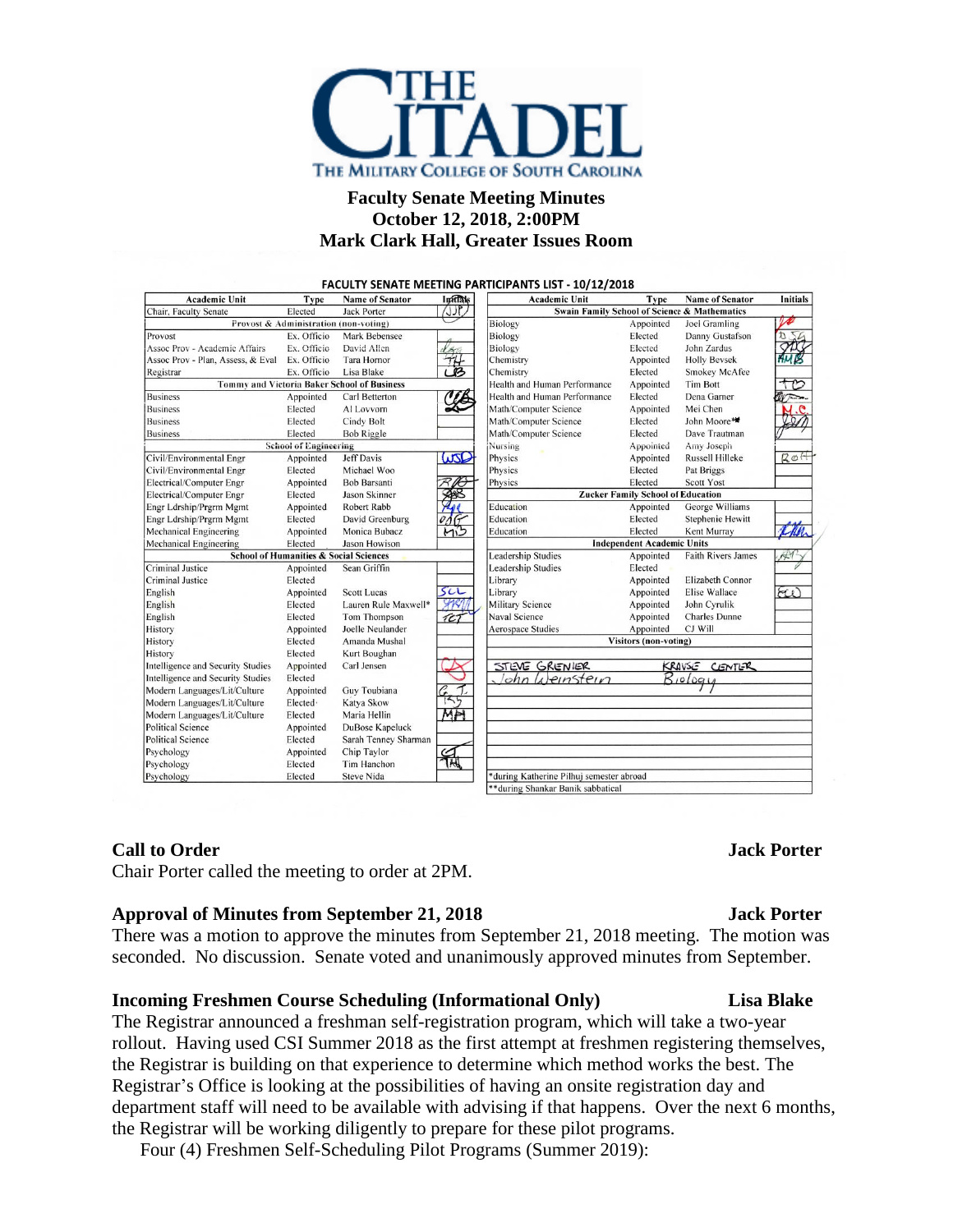- 1. Kate Brown will work with athletes in summer
- 2. First CSI session virtual workshop
- 3. Tri-county leadership day in person one-on-one registration for students who live in the tri-county area
- 4. Second CSI session

Please provide the Registrar with any issues, suggestions, or questions you may have. The math placement test date will be moved to May 31<sup>st</sup> deadline so results can be obtained for rolling admissions.

No voting required.

# **1. Standing Committees starting work**

- **a.** Are they up-and-running and conducting their work?
- **b.** A committee assignment handout was provided to all members will need to be updated with accurate membership. Chairs are not identified on the handout. A separate list of chairs is in the process of being updated.
- **c.** Current rosters should be in effect with continuous membership through Spring 2019 since we are running on academic year not the calendar year. Committees will be re-staffed in the spring of 2019 for the 2019/2020 academic year.
- **d.** Jack Porter will call the first meeting of the Faculty Governance Committee and fill in any gaps until the committee is fully functioning.
- **e.** A question arose about the existence of an Online Teaching Committee. Jack Porter explained there is an Online Teaching Taskforce chaired by Diana Cheshire and membership already is identified for the Online Teaching Committee. The Online Teaching Committee will be added to the comprehensive list of committees.

# **2. Senate Liaisons for each committee**

- **a.** Suggestion to reconstitute the Committee on Committee's. Dr. Scott Lucas will create proposal on Committee on Committees reestablishment. Will revisit this issue in the Spring.
- **b.** Each committee will have a Senate Liaison to act as a conduit between the committee and the Senate and be willing to attend Senate Meetings. A Liaison does not have to be a senator. Asking the committees to conduct a self-audit to determine how long each member has been on the committee.

# **3. Representatives for committees**

- **a.** Two new committees need to be staffed:
	- **i.** Sabbatical Committee: need representatives from Leadership and History The current charter requires tenured faculty membership only. It does not specifically exclude department head membership and that might be a change in the future.
	- **ii.** Faculty Awards Committee
- **b.** No chair for Early Tenure Committee

# **4. Update length of service for representatives**

**a.** Charters will need to be updated with time limits added to reflect accurate membership and who will need to be replaced.

# **Schedule of Faculty Senate Minutes 2018-2019 Jack Porter**

All future meetings will be held in Mark Clark Hall, the Greater Issues Room at 2:00PM.

# **Future Dates:**

**Fall 2018** 9 November

# **Standing Committees Jack Porter/Al Lovvorn**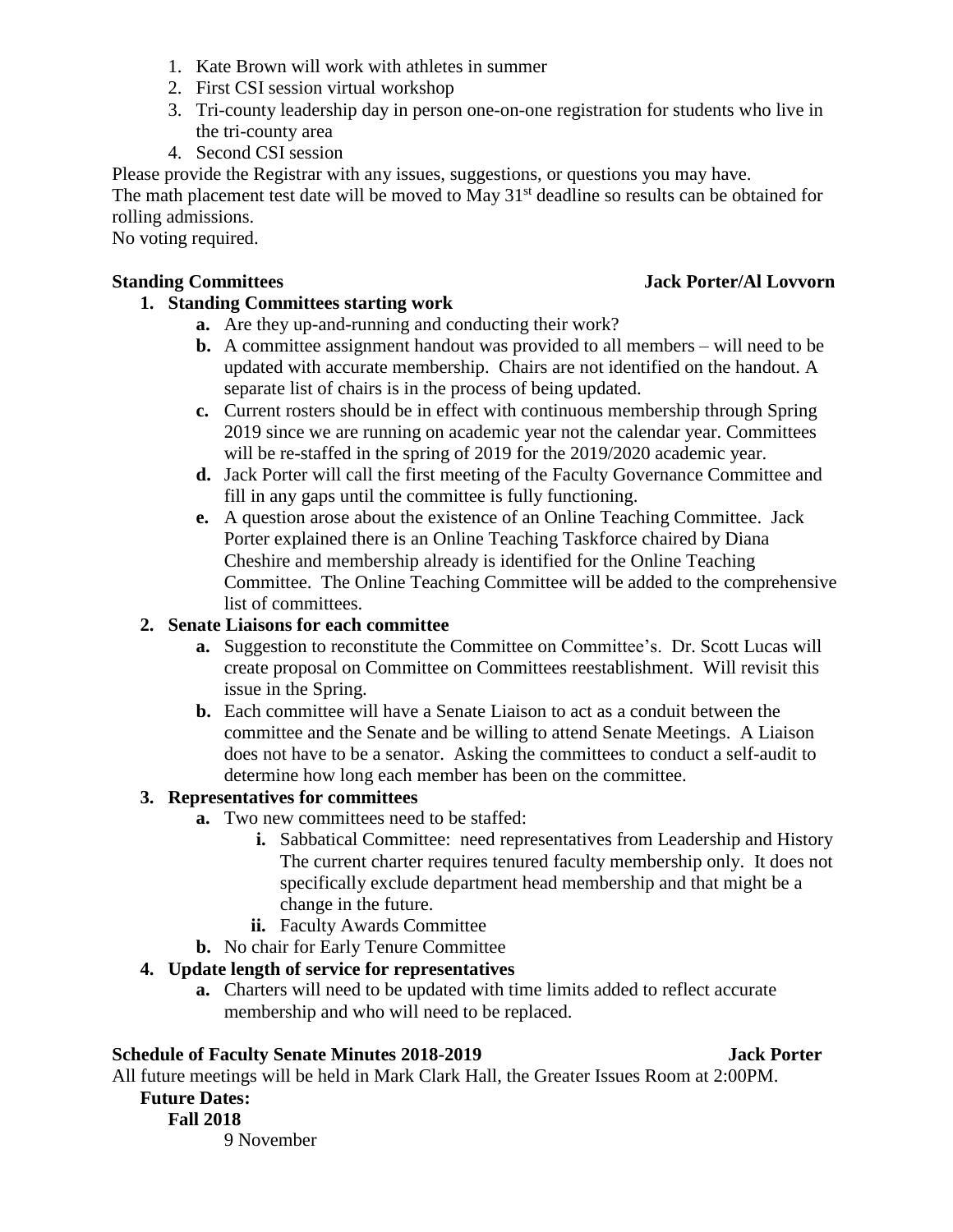7 December – First Friday due to Christmas Furlough (due to Hurricane Florence make-up schedule, Dec. 7 exams are now scheduled for Sunday, Dec. 9 and Dec. 7 is now a regular class day)

## **Spring 2019**

11 January 8 February 22 March – Fourth Friday due to Spring Furlough 12 April 26 April – Approval of graduation candidates

## **Senate Announcements** Senators

Unmasking Domestic Violence Conference at the College of Charleston North Campus on October 24-26. Domestic violence is one of the leading causes of death for women here in South Carolina. The M.A.D. team, Men Against Domestic Violence, work tirelessly to push this conversation forward and want to invite you to their first annual domestic violence conference, Oct. 24 through Oct. 26 at the College of Charleston North Campus. It ends with their inaugural gala that Friday night at Trident Tech, which includes a three-course dinner, silent auction and the 2018 Unmasking Domestic Violence Award. /M.A.D. USA. For more information: <http://sps.cofc.edu/madcharleston/>

Lisa Blake: Inquired about the Senate voting on the conferral of degrees. Should it be voted on one time for the academic year or three times since there are three conferral dates? Jack Porter advised her to send an agenda item request for the December meeting.

Al Lovvorn: The Baker School of Business Faculty voted to adopt a department structure effective January 2019. Faculty are still working out the specific membership of each department as well as departmental names.

## **Future Business Jack Porter**

- **1. President Walters' visit to Faculty Senate – February 8, 2019**
- **a.** This date is confirmed with the President's office. **2. Contingency Planning Working Group**
	- **a.** Develop a plan regarding weather, cancelled classes, and how to construct a make-up schedule.
	- **b.** Have document ready for the Provost to review options when weather issues arise.
	- **c.** The working group wants Faculty Senate input from an academic prospective
	- **d.** Contact Jack Porter to join the working group. This will be an ad hoc working group.

## **3. Faculty Governance Committee**

- **a.** The committee is up and running and will be in charge of updating, editing and revising Faculty Manual.
- **b.** October 23, 2018 will be the first meeting.
- **c.** Focus on updating the Faculty Manual in two steps:
	- **i.** Straight forward edits which includes removing outdated terminology and wording. The goal is to complete edits by the end of the Fall 2018 semester.
	- **ii.** Component reworking such as adding things there are no mention (e.g. online teaching) and other issues (e.g. course load). Will need to work with departments to obtain accurate information during the updating process. The reworking process will start in Spring 2019.